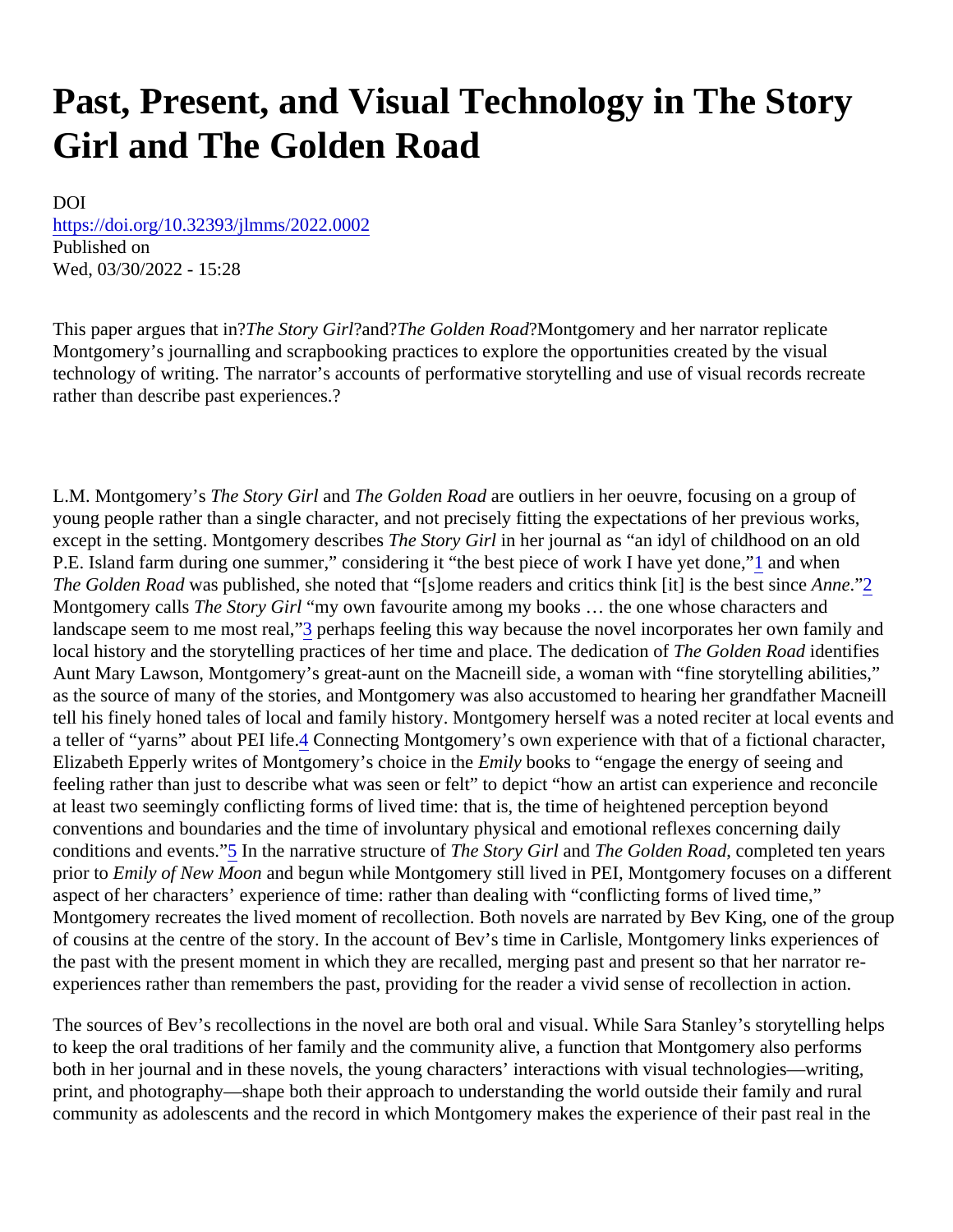<span id="page-1-0"></span>present. As Walter J. Ong argue **Cirality and Literacy there are differences in how thought can be** recollected and transmitted in oral cultures as opposed to literate cultures. He explores "the relations of orality and literacy and the implications of the relations" and their different effects on "human consciousness," claiming,

In the total absence of any writing, there is nothing outside the thinker, no text, to enable him or her to produc the same line of thought again or even to verify whether he or she has done so or not. … In a primary oral culture, to solve effectively the problem of retaining and retrieving carefully articulated thought, you have to do your thinking in mnemonic patterns, shaped for ready oral recurrence.

History, storytelling, and poetry in oral cultures, therefore, rely on repetition of structures and formulas. Ong reminds us, importantly, that "writing (and especially alphabetic writing) is a technology, calling for the use of tools and other equipment: styli or brushes or pens, carefully prepared surfaces such as paper, animal skins, strips of wood, as well as inks or paints, and much more" and that it is specifically a visual technology, that "tyrannically locks [words] into a visual field forever." This permanence also makes writing a "time-obviating technology<sup>®</sup> creating the possibility of gaps in access, unlike oral traditions which must be kept current by repetition from speaker to live audience. The desire to "obviate" time is central to Montgomery's Taim in Story Girl and The Golden Roato express the experience of recollection, and she and her characters employ both the devices of oral culture and those of literate culture to bypass temporal strictures.

The title of The Story Girl suggests that Sara Stanley's storytelling will be the focus of the novel. Joyce Coldwell's reading supports this view, as she argues that "Montgomery is not using the artistic devices of fiction to establish a setting for the narratives told by Sara Stanley. She is utilizing a story-teller audience pattern, which she knows we[ll.](#page-10-0) However, both Bev's accounts of Sara's storytelling and the structure of his narrative over the two books, which emphasize the oral and literate methods available for bringing geographically or temporally remote events near, suggest that Montgomery is concerned with the function of stories as much as with the stories themselves. Jennifer Litster recognizes that Montgomery is not simply telli stories when she argues that Sara Stanley's "flair for storytelling bridges the gap between the mundane prese and the hallowed pasa<sup>"</sup> Epperly also references Montgomery's desire to bring the past and present together through stories, noting that "Montgomery's favourite stories and poems belonged to other, apparently more romantic times"; Epperly links Montgomery's desire to connect to the past with her interest in photography, which "gav[e](#page-10-0) every household a way to stop time and to seem to hold it as an artefact that could be Bisited." embedding Sara's performative storytelling within Bev's written narrative, Montgomery makes the remote times or places of Sara's stories transiently visible in the present of the novel, thereby creating effects similar those of the magic-lantern show given by an "itinerant lecturer" that the young people are excited about attending 10 The opportunity to see "views" of other places and hear "witty" stories about them is eagerly embraced by the children because of the novelty of the technology—"there had never been such a thing in Carlisle before.<sup>"</sup> 11 However, both Epperly and Elizabeth Waterston draw attention to how little Sara Stanley's storytelling features in The Golden Road Epperly noting that "in The Golden Road e hear Bev remembering." [12](#page-10-0) This change in Bev's narrative between the two books privileges his voice over the Story Girl's, but more significantly it privileges the visual technology of print over oral storytelling. Readers do not "hear" Bev's or Sara's voices as much as they see what Bev compiles.

One of the means by which Bev's narrative complicates the experience of what is past and what is present is occasional placement of his adult narrator back in the moment he recounts. Ong claims that, "[i]n our typographic and electronic culture, we find ourselves today delighted by exact correspondence between the linear order of elements in discourse and the referential order, the chronological order in the world to which the discourse refers. When today narrative abandons or distorts this parallelism … the effect is clearly selfconscious.<sup>"</sup> 13 While Montgomery rarely disrupts the chronological order of the events experienced by the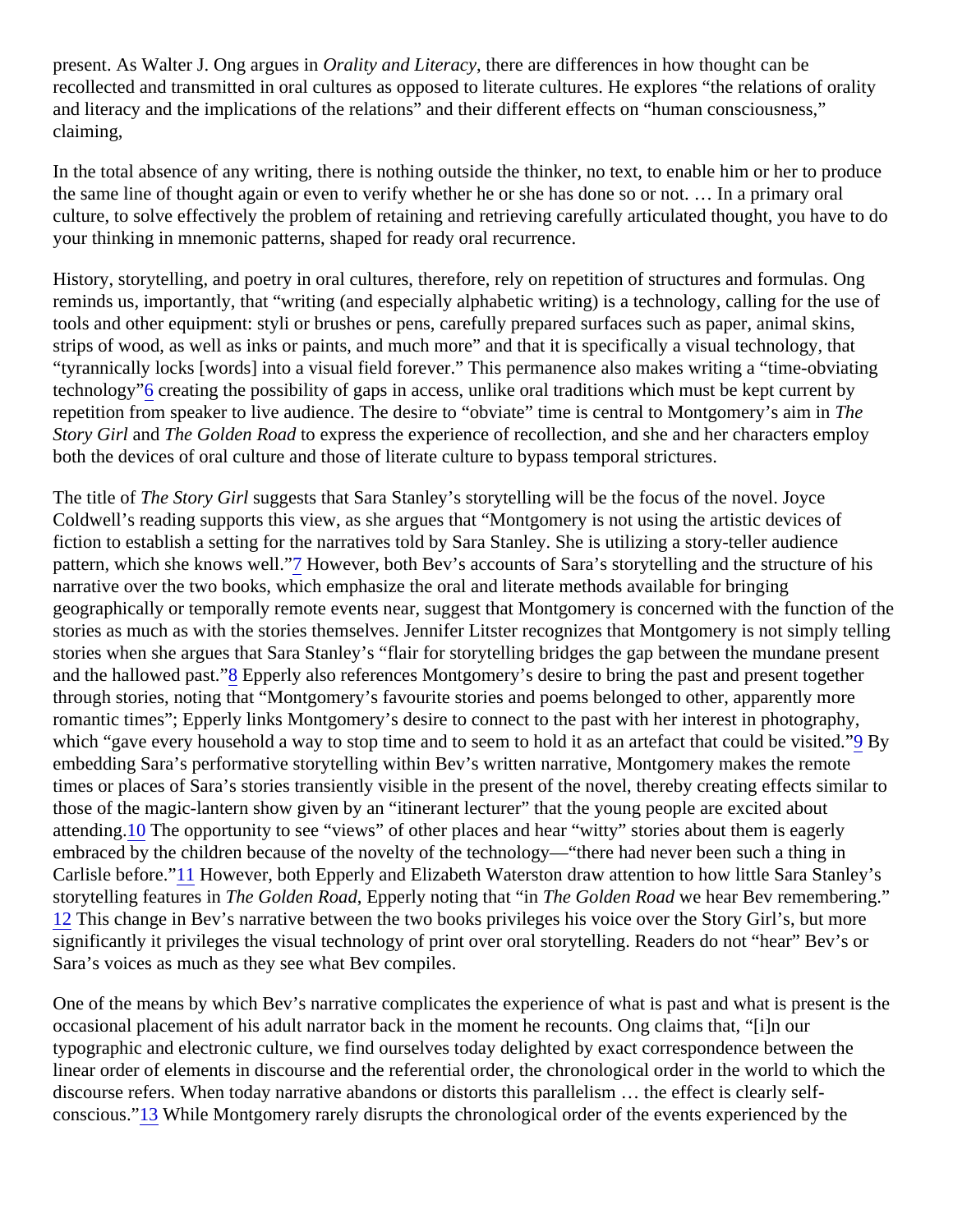<span id="page-2-0"></span>children in Carlisle, by regularly interrupting that progress with Sara's stories and Bev's references to his present, she is certainly "self-conscious," creating an effect beyond either storytelling or chronology. Rather than using storytelling as a device merely to link favourite stories of the past, over the two-book series Montgomery deliberately deploys the interaction of live performance and visual technologies to represent the complexity of how we understand our experiences prospectively, retrospectively, and in the moment and to make those experiences permanently accessible. While in Story Girl Montgomery captures the ephemeral effects of storytelling through Bev's accounts, The Golden Roadhe establishes the primacy of writing and print as methods of sharing and preserving experience and accessing the past.

#### Storytelling and Performance—Place and Time

Bev's—and therefore Montgomery's—concern with bringing the past and present into one moment is indicate in the opening sentences **The Story Girl.** The narrative begins with a speech that Bev considers characteristic of Sara Stanley: "I do like a road, because you can be always wondering what is at the end of it." While the sentence is written in the present tense, Bev immediately places its utterance in a remote or mythical past by saying that "The Story Girl said that once upon a time," referencing the traditional opening of a fairy tale. However, he then shifts the utterance to the future by adding that "Felix and I, on the May morning when we left Toronto for Prince Edward Island, had not then heard her [say](#page-10-0) Titlius, in the present in which Bev writes, he reflects the complexity of merging experience, recollection, and knowledge and disrupts "the strict linear presentation of events in temporal sequence" that Ong associates with literate **ta Benefurther** asserts a continuity and co-existence of past and present when he and Felix hear the frogs during their first n in Carlisle and Felix wonders if they are the same frogs their father heard as a boy. When Bev expresses dougle as to frogs living that long, Felix asserts, "Well, they're descendants of the frogs he heard ... and they're singi in the same swamp. That's near enough." Bev makes the same kind of assumption when he encounters the or Paddy, for the first time and wonders if he is the Topsy his father spoke of. Bey and Felix seem to expect that coming to their father's childhood home, they are coming to his childhood. Sara's assurance that Paddy is "Topsy's great-great-great-great-grandson" provides the same sense of temporal coexistence expressed in Felix's remark about the frogs and suggests that one way the past remains present is through spatial continuity. As Sara identifies people and places for Bev and Felix in Chapter 2, she reminds them of how contingent the present is by saying "I can't feel too thankful that Grandfather and Grandmother King happened to marry eacle other, when there were so many other people they might have married." Bev thinks of the "terrible risk we had run years before we, or our parents either, had exi[ste](#page-10-0)d; understanding of temporal sequence that emphasizes the dependence of the present on the past and reinforces the need to maintain the past to under and appreciate the present. Sara's stories maintain that connection to the past, but because they rely on oral communication, they are just as contingent as the present itself, unlike Bev's visual record.

The stories of local origin that Sara tells are therefore significant not only for their entertainment value, but als as a way of preserving and disseminating local history. The stories about Rev. Mr. Scott, for instance, date to the days of the children's grandfather, while the story of the woman who would not speak to her husband for five years after a quarrel about an apple tree is about "Mrs. Richard Cook's grandmother," and these stories recount a specifically local past that could easily be lost. Sara specifies that she "heard Uncle Edward telling ever so many stories" about Rev. Mr. Sdottindicating that the community relies on oral tradition to keep stories available and that Sara learns the stories in the manner of oral cultures as described by Ong, by "listening" and "repeating[."18](#page-10-0) The identification of the apple-tree story with the history of a current member of the community works like the boys' conception of the frogs and Paddy as being linked to the past in a direct line. The historical context Sara provides establishes the current relevance of the stories. The family stories S tells are given similar relevance both through the connection to relatives and through location. Two of the family stories, "The Family Ghost" and "The Poet Who Was Kissed," are described as "stories about the orchard," which is where the children are sitting when the stories are told. She further connects the past and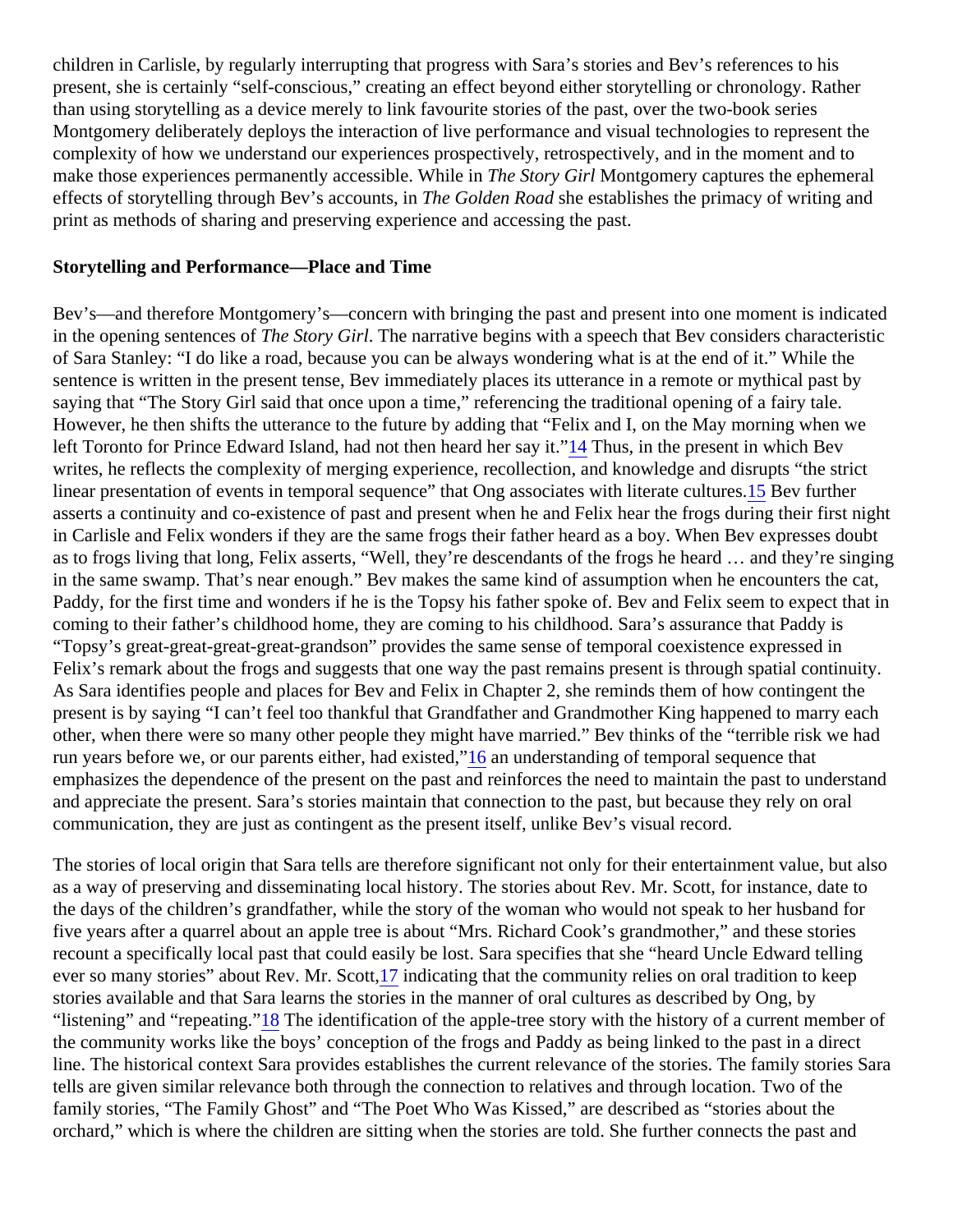<span id="page-3-0"></span>present through identification of relationships and similarities as well as through gestures. For example, Bev's account of her telling of "The Poet Who Was Kissed" indicates that she uses actions, saying that Edith "tiptoe up—so—and bent over—so," adding for Bev and Felix's information that the children "sometimes act the story out." In telling of the Family Ghost, she links past and present and storyteller and audience by pointing to Cec to identify a family resemblance and using gestures: "She had soft brown eyes that were too timid to look straight at anybody—like Cecily's there … and she had a tiny birthmark like a pink butterfly on one cheek—right here<sup>19</sup>

From the beginning of the Story Gir, Bev recounts Sara Stanley's ability to create pictures through her words. On Bev and Felix's first morning in Carlisle, when Sara describes Aunt Olivia as "just like a pansy—all velvety and purply and goldy," Bev says that "Felix and I saw, somewhere inside of our heads, a velvet and purple are gold pansy-woman, just as the Story Girl spoke." Bev's account suggests that Sara's "wonderful voice" is instrumental to the effect created, that the words alone do not create the full effect. Bev more explicitly refers the importance of the performative aspects of Sara's stories when he records her telling the story of the Sheri girls in Chapter 7: "I have written down the bare words of the story, as she told it; but I can never reproduce th charm and colour and spirit she infused into it ved for us. Donald and Neil, Nancy and Betty, were there in that room with us. We saw the flashes of expression on their faces, we heard their voices, angry or tender, mocking or merry, in Lowland and Highland accent." The importance of Sara's vocal delivery of the material is reinforced when Mr. Campbell, immediately after hearing the story, asks her to recite the multiplication table, and Bev again describes the effect her voice creates: "As she announced it, the fact that three times three was nine was exquisitely ridiculous, five times six almost brought the tears to our eyes, eight times seven was the most tragic and frightful thing ever heard of, and twelve times twelve rang like a trumpet call to *actory*." Sara's ability to create emotion through the multiplication table separates the power of her delivery from the content of the stories she tells. Bev's account of the power of Sara's expression thus reveals a limitation of liv story-telling—the ephemerality of its visual and aural effects.

The need to be with the oral storyteller to experience transport to another time or place is also asserted in "How Kissing Was Discovered." At the end of the story, Bev describes how they had "come to [them]selves and discovered that [they] were really sitting in a dewy Prince Edward Island orchard instead of watching two love on a mountain in Thessaly in the Golden Age." As in the story of the Sherman sisters, Sara's audience has ha the experience of witnessing another time and place not through technology but through performance. Sara's power is demonstrated most clearly in her telling of the Serpent Woman in Chapter 123 Story Girl In this instance the adults of the family are listening as well, and Bev describes Sara as becoming the character she describes: "She had put on a new personality like a garment, and that personality was a venomous, loathly the … The light in her narrowed orbs was the cold, merciless gleam of the serpent's eye. I felt frightened of this unholy creature who had suddenly come in our dear Story Girl's place." Bev notes that this feeling is shared b the adults, who "[laugh], rather shakily" when Aunt Janet remarks on the unsuitability of the tale. Uncle Roger confirms Sara's power when he says, "If a girl of fourteen can make a couple of practical farmers and a pair o matter-of-fact housewives half believe for ten minutes that she is really a snake, what won't she be able to do when she is thirty?" Uncle Roger also confirms that Sara's effectiveness is performative; he expects her to become "the foremost actress of her [day](#page-10-0)."

Sara's storytelling has the power to evoke strong responses in her audience, but the effects are necessarily transient. The charm of Sara's stories does not rely on novelty, for as Bev writes, the Sherman sisters' tale "w old to us," and Cecily, "who had heard it many times before, listened just as eagerly as we did" to the ghost story. This repetition of stories as performances generates pleasure for the audience, while also instilling in th the details of family and local history. Sara has, in fact, learned the story of the Sherman girls from a print version in Aunt Olivia's scrapbook, [22](#page-10-0) so her storytelling may be seen as primarily for pleasure rather than for retention and transmission of history, yet the response of her audience foregrounds the possibility of creating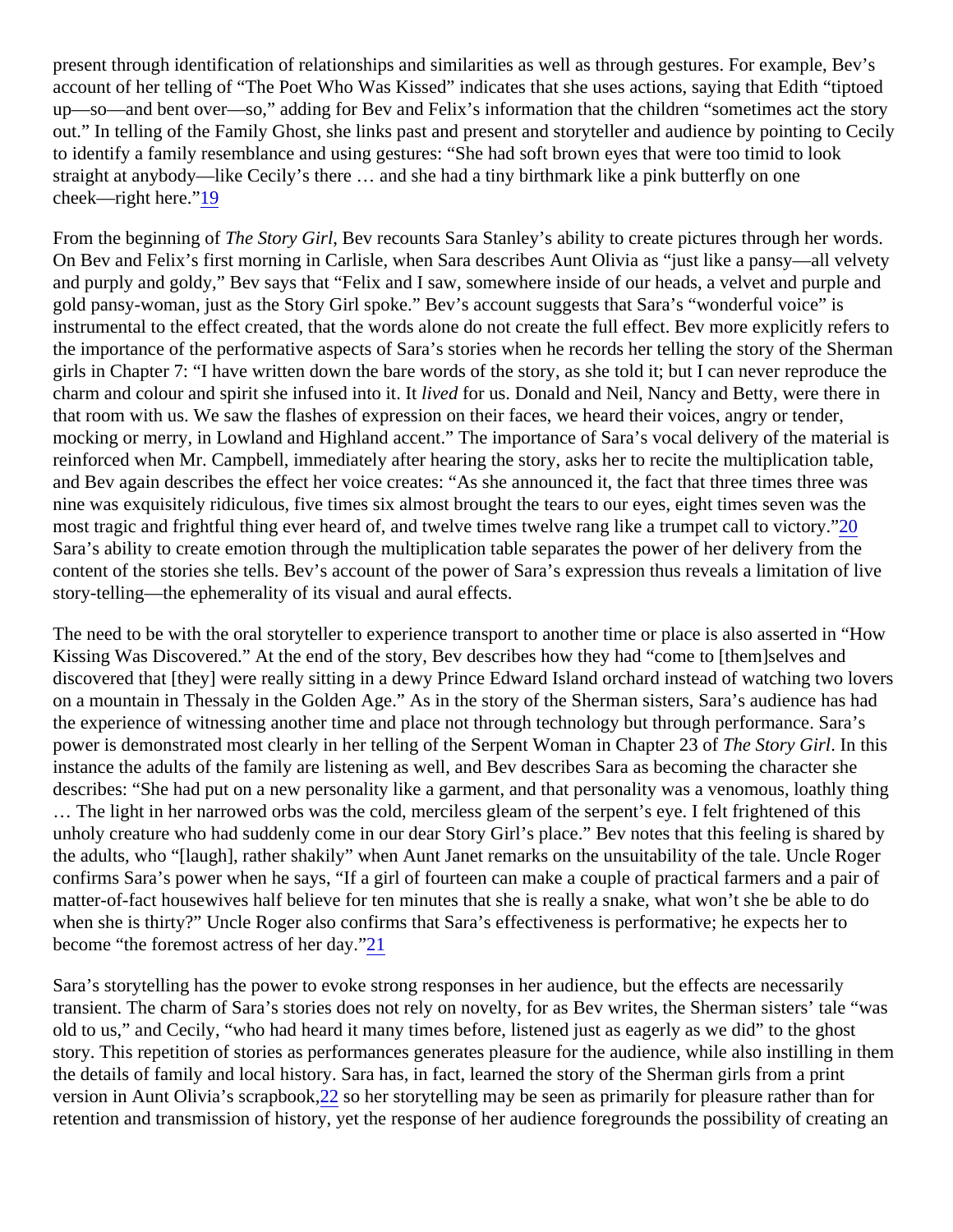<span id="page-4-0"></span>experience of physically or temporally remote or fictional events.

## Visual Format

In The Golden Road nother type of narrative performance for pleasure is enacted in the chapter "Great-Aunt Eliza's Visit," when Cecily undertakes to entertain the Governor's wife, whom they mistakenly believe to be their great-aunt, by showing the family photo album. Margaret Linley and Colette Colligan note that latenineteenth-century photo albums "were pictorial narratives of family relationships that relied on photography's unique indexical qualities to imagine and lay out new dynastic histories and furoner the children, the album is a visual technology available for entertainment and informational purposes, and they assume that showing a visitor images of people who are family connections to produce and share understanding of relationships requires no further justification. Cecily's identifications frequently refer to the absence through time or location of the person pictured, such as the boy who "used to be hired with Uncle Roger," the nephew "who lives out west," Miss Stanley "who used to teach in Carlisle," and Mr. Layton "who used to travel around selling Bibles.["24](#page-10-0) The photographs, shown to someone whose connection to them is not the connection the commentator assumes, specifically enact what Linley and Colligan describe as "uproot[ing] the eye from traditional networks of referentiality" and cr[ea](#page-10-0)ting "recombinations of time, space, memory, and meaning." Epperly suggests that Montgomery's own photographs in her journals and displayed throughout her home ser "as anchors for her yearning backwards in [tim](#page-10-0)e" and allow "the freezing of *light* the novel, these photographs of people known or unknown make a remote or past moment available to the present. As Cecily identifies the subjects of the photos, Dan begins to comment on her explanations, much in the "witty" manner the lecturer commenting on the slides in the magic-lantern show. This episode is presented on the page in the manner of a performance script, with Cecily's and Dan's names at the margin, in italics, and stage directions and asides included:

Cecily,imploringly:—"(Dan, do stop. You make me so nervous I don't know what I'm doing.) This is Mr. Lemuel Goodridge. He is a minister."

Dan:—"You ought to see his mouth. Uncle Roger says the drawing string has fell out of it. It just hangs loose—so fashion."

Dan, whose own mouth was far from being beautiful, here gave an imitation of the Rev. Lemuel's, to the utter undoing of Peter, Felix, and mys[elf.](#page-10-0)

The visual form of this narration encourages the reader to conceptualize the scene as if performed in the moment for an audience rather than as an account of the past.

The logic of the commentary follows Cecily's movement from image to image in the photograph album, but the photographs themselves are not described. Those visual artifacts are instead the subject of commentary and explanation within the narrative and referenced through a separate visual effect for the reader's entertainmen Montgomery's choice of this narrative style creates a sense of the vividness of Bev's recollection and replicate for the reader Bev's past position as a spectator. This sense is reinforced in his account of his reactions as he watches the scene play out and attempts to interpret their visitor's behaviour in real time; he notes a "twinkle i her eye" and a "twinkly" smile that are incompatible with his concept of their great-aunt and that "her eyes had a suspicious appearance" of laughing at them. Bev as narrator invites readers to share his suspicions at the points in the episode at which he experiences them and confirms those suspicions in the same way they are confirmed for him, through the subsequent discussion with the adults and the letter from Mrs. Lesley that Cec receives the next day, which Bev incorporates into his text. While having presented the episode as if it is occurring in real time, at the end of the chapter Bev emphasizes that the account is retrospective by noting th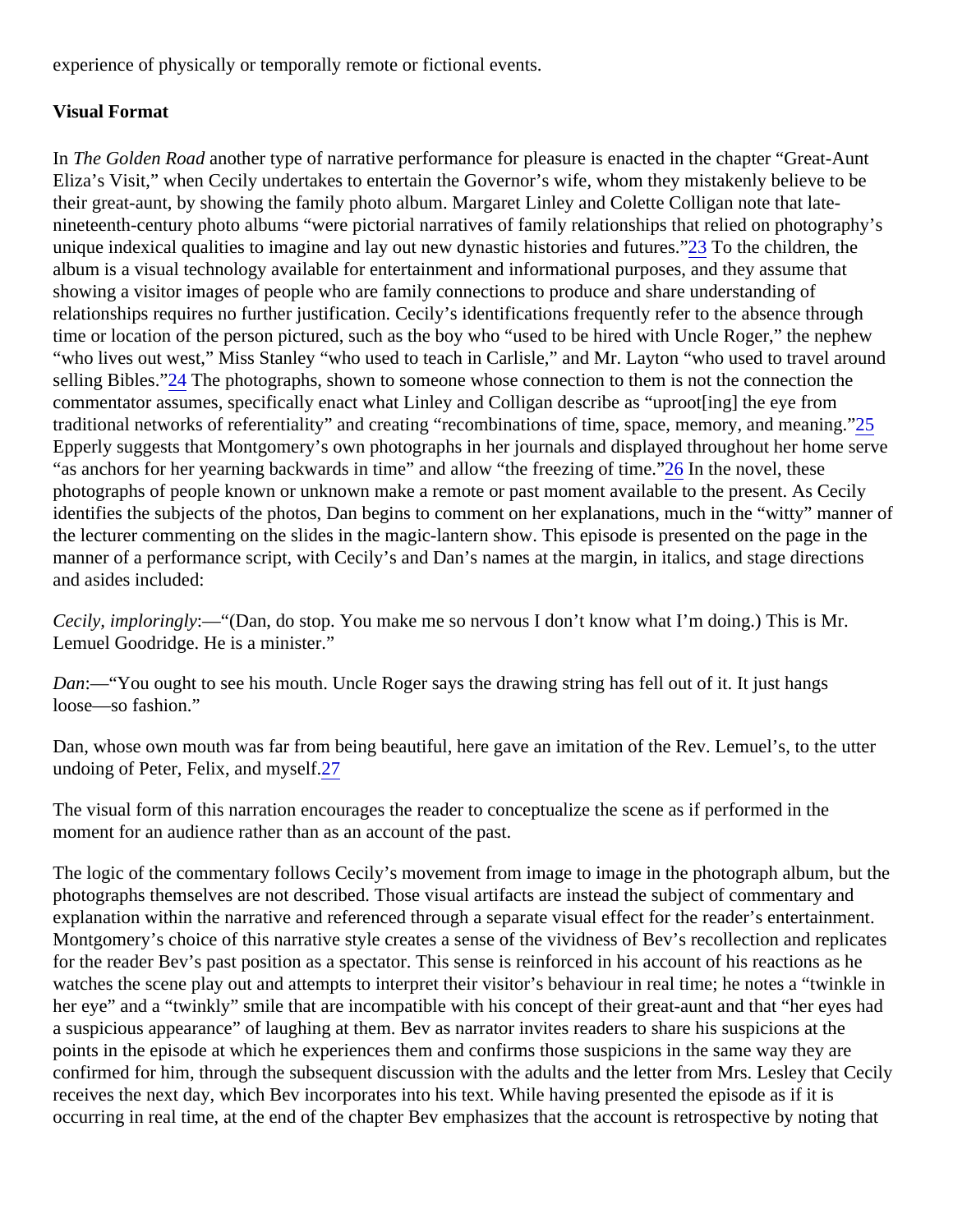<span id="page-5-0"></span>"never, never did the Governor's wife get the recipe for those r[usk](#page-10-0)s, e repetition of "never" indicating a long-finished past.

# Print and Authority

While the power of visual technology to bring the past and present together is important, in the children's mine print has authority as well as the function of linking and sharing. The episodes of the judgment Sunday and th picture of God in particular illustrate the children's sense of the power of visual reproduction of information. When a schoolmate tells Felix that he has a book containing a picture of God, the children combine their mon in order to buy the picture, which is to be torn from the book for them, and they plan to keep it in the family Bible as a sign of the reverence in which they hold it. On actually seeing the picture, the children are horrified by the depiction of God as a "stern, angrily-frowning old man with … tossing hair and beard." When the Story Girl arrives and dismisses the print as "nothing but the picture of a cross old man," the others want to believe her, but as Dan points out, "It says under the picture 'God in the Garden of Edenrihited." Sara's argument that no one knows what God looks like is not sufficient to reassure the children, so they appoint Felix to consu the minister, who also dismisses the picture as "that thing." Bev expresses relief, as he recognizes that an authoritative reproduction cannot be categorized as a thin mangel! We began to breathe easier." While the children are reassured, Bev afterwards points out that their knowledge that God is not as depicted in the woodcut does not diminish the ongoing power of the visual representation: "From that day to this the thought the mention of God brings up before us involuntarily the vision of a stern, angry, ol $\alpha$  man." been presented with the printed visual information, however false, they can never entirely eradicate it. Their acceptance of the authority of print also influences their belief that the judgment day is at hand. As Bev recall their first seeing the prediction in the newspaper, he accounts for their "real horror of fear" by their trust in adults and "a rooted conviction that whatever you read in a newspaper must be true." While Cecily argues ba on the Bible that no one can know when the judgment day is coming, Dan counters that the fact that the pape printed gives it authority similar to that of the Bible. When Cecily asserts her choice to believe the Bible, Dan points out that "the Bible was written thousands of years ago, and that paper was printed this very morning. There's been time to find out ever so much m[ore](#page-10-0) diving the newspaper perhaps more credence as reflecting the most recent developments in knowledge.

Although Sara's storytelling, like the magic-lantern show and Dan's commentary on the photograph album, is performative and individual, the content of her stories is not generally of her own composition, and Bev frequently notes that the source of her material is printed matter. "How Kissing Was Discovered," for instance, is a story from Aunt Olivia's scrapbook, presumably cut from a printed source, since Sara gives it the formal title when she offers to tell  $\frac{1}{1}$ . The story of the Sherman girls, Bev points out, is a story of Mr. Campbell's own great-grandmother, but its transmission to Sara, as noted earlier, is visual rather than oral: it has been recorded in the relatively ephemeral print of the newspaper and then preserved for repeated personal perusal through the further visual compilation of the scrapbook, one of Montgomery's own methods for keeping the past accessible? Some stories Sara has collected by word of mouth, such as the story of Mrs. Dunbar and the captain of the Fanny, which Aunt Louisa in Charlottetown tells her, and the story of the Yankee Storm, an actual his[tor](#page-11-0)ical event about which Montgomery's grandfather told stories, ich Sara learns from "Old Mr. Coles at the Harbou<sup>3</sup><sup>4</sup> Sara thus adheres to the oral tradition in which, as Ong notes, "society regards highly those wise old men and women who specialize in conserving [knowledge], who know and can tell the stories the days of old.35 When Sara tells the story of the Yankee Storm, it is not one of the instances for which Bev describes the effect she creates on her hearers. In fact, she does not dramatize the story at all, but recounts i second hand, using "Mr. Coles says" several times as she relays the events. Although Miss Reade responds sympathetically and Cecily cries, the response seems to be to the events (shipwreck and loss of life) rather th to the telling. Sara includes an excerpt from the poem the local schoolmaster wrote about the events, which M Coles "couldn't remember any more of "Ong points out that "[i]n memorizing a written text, postponing its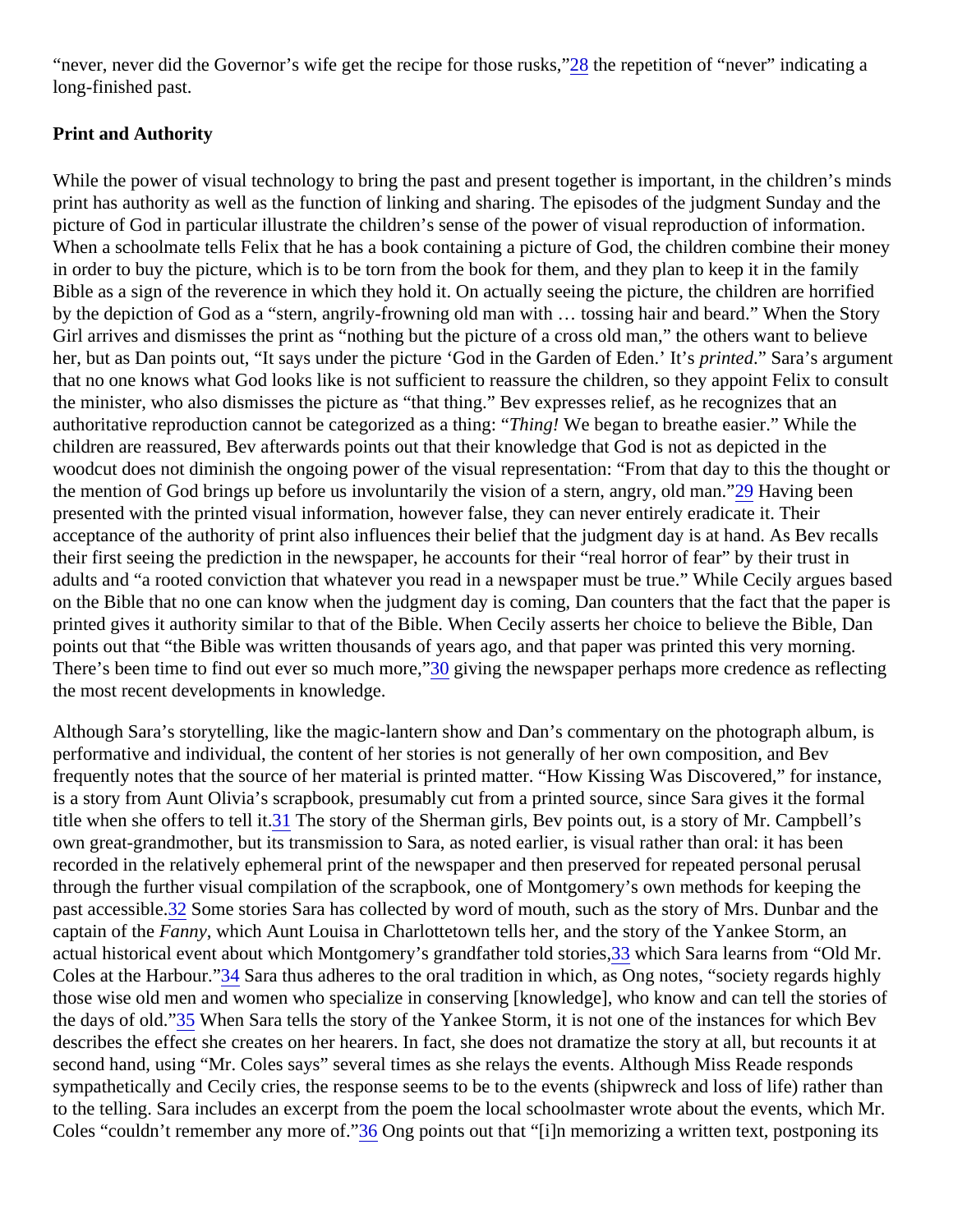<span id="page-6-0"></span>recitation generally weakens recall," which could explain why the events Mr. Coles experienced remain vivid while he cannot recall the po[em](#page-11-0). Sara's story of Mr. Coles's experience of the storm, affecting as her listeners find it, is a partial record because the poetic response that was included in Mr. Coles's youthful knowledge cannot be preserved in Sara's version of the story. Similarly, when Jasper Dale reads a story of his family history to Sara from his brown book, she notes when she tells the story to the others that she cannot include ' his nice poetical touches" because even though he read the story to her twice, she is unable to remember everything 38 Without his visual record to consult, she cannot memorize all the details.

Sara's desire to include "all his nice poetical touches" when recounting Jasper's story suggests a desire to be true to a particular version of a text, which is a literate approach to memorization, as Ong notes, unlike the ora culture's process in which "[t]he fixed materials in the bard's memory are a float of themes and formulas out o which all stories are variously buil<sup>89</sup> She therefore adapts the textual source, which is presented to her orally, rather than memorizing it, putting the story into her own words while trying to be true to the events, dialogue, and emotions in the written version. She understands Jasper's text as authoritative and therefore feels she m acknowledge her deviation from it, unlike in a fully oral culture in which supposedly "verbatim renditions" are actually "recognizable versions of the same stery? Sara's version, interrupted by and incorporating responses to questions about politics and female propriety, cannot replicate its authoritative source but fulfills its function as entertainment and local history by presenting material in a familiar or traditional format: As Dan says, "I like that kind of story.41

## Visual Technology and Recall

While Sara uses bodily performance to make characters and scenes of other times and places present to her audience, for Bev, the most immediate method of bringing the past into the present is the visual technology of writing. As the narrator (the supposed writer of the texts) whom Sara has predicted "will be a real newspaper editor some day.<sup>12</sup> Bev is the character most concerned with the production and preservation of writing and print, having "a mania for preserving all documents relating to our life in Car<sup>nes</sup> both of the instances in which the children produce writing of their own are instigated by the Story Girl, who also understands the importance of visual records to preserve experience. It is Sara who suggests they all write do their dreams so they will "have them to read and laugh over when [they]'re old and gray" and who has the ide to produce a newspaper and to "keep the copies and when we become famous they'll be quite **44 Heralula**ble." sense is that writing provides permanency and that their present experiences are worth preserving for later access of either entertainment or monetary value.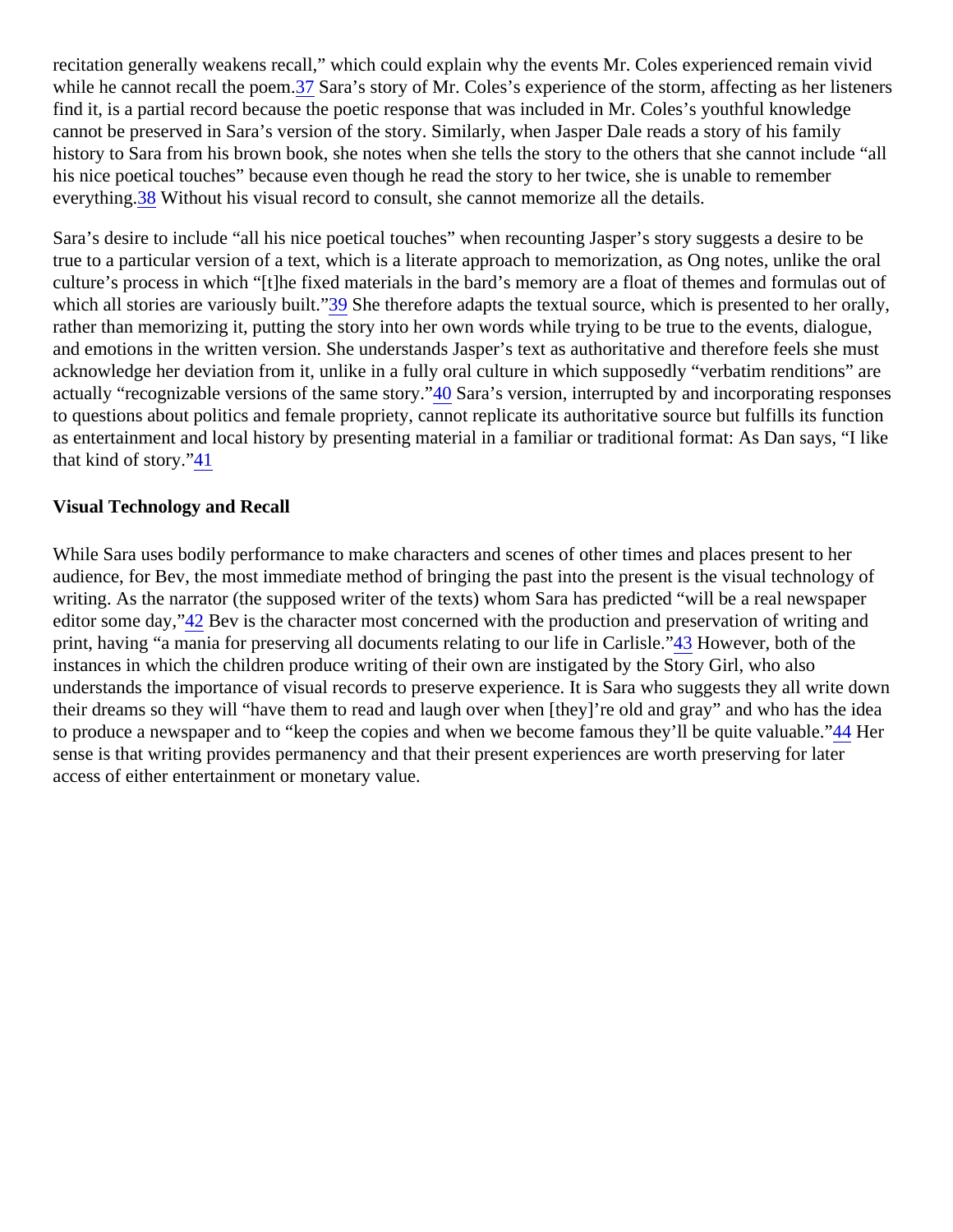<span id="page-7-0"></span>Bev's narration of the dream book episode justifies Sara's belief that the visual record can revive the past. He begins the chapter in the narrative past tense—"the next day the Story Girl coaxed Uncle Roger to take her to Markdale"—but in the same paragraph switches to the present tense to say "[m]y own [dream book] lies open beside me as I write, its yellowed pages inscribed with the visions that haunted my childish slumbers on those nights of long ago." As he describes his experience in the present of looking at his dream book, he says that ' past comes very vividly back to me," that the others "are all around me once more": "I hear their laughing voices, I see their bright, unclouded eyes. In this little, old book … there is a spell of white magic that sets the years at naught. Beverley King is a boy once more." The detailed description of how each of his companions deals bodily with composition continues in the present tense for more than another page, until Uncle Roger passing by in Bev's recollected vision switches him back to narrating in the past tense. The presence of the dream book unifies past and present. Print or writing, as visual technology, literally places the past, what is already written and complete, in front of the reader and places the reader in the recorded moment, as Bev no when he rereads the letters to Peter he had copied into the back of his dream book: "Hence I can reproduce t verbatim, with the bouquet they have retained through all the long years since they were penned in that autumnal orchard on the hill. $5$ 

Bev's insertion of Our Magazinento the visual record he is creating is also used to bring the past and present onto the same plane. Some of the contents of the magazine are presented in four chapter and Road with titles and bylines included as if reproducing its original hand-printed form. The text of the magazine is interspersed with parenthetical comments lacking dialogue tags and active verbs that detail the reactions and comments of the listeners while the magazine is being read to the graup is soothingly" " Felicity, failing to see the Story Girl and Beverley exchanging wi[nks](#page-11-0) As in the visit of Aunt Eliza, the format takes the events out of a specific temporal relation to the narrative. The artifact of the magazine is being read in the present in which Bev copies it into his account of his stay in Carlisle, in the present in which the reader of The Golden Road ads, and in the past in which the original writers of the material listen to Bev and Sara. Commenting on the reading of the first number, Bev refers to the magazine prospectively to note its effect during the year in his past that begins at the reading just described ("it continued to be capital fun for us throughout the year"), retrospectively to describe its effect in the period that intervenes between his year in Carlisle and the time at which he writes his accoudul "Magazine never made much of a stir in the world"), and in the moment of writing to affirm the permanence of the experience ("no wind can ever quench the ruddy glow of that faraway winter night in our memories<sup>"</sup>. His narration of the reading using present participles prepares the reader for these comments. Rereading the magazine in his present, the text brings him to the past which he previously read it so that he re-experiences it rather than remembers it.

#### Growing a Story

 Visual technology that provides continuity between locations and times is particularly important in the development of the story of Jasper Dale. The Awkward Man is first mentioned in Chapter extory Girl when Sara tells Bev and Felix that she knows a story about him, but his story is not concluded until Chapter 2 of The Golden Roadwhere Bev inserts Sara's written account, "The Love Story of the Awkward Man," after Jasper's deat<sup>h8</sup> The first part of the story, which Sara tells in Chapter To of Story Girl is Mrs. Griggs's account of the daintily furnished locked room at Jasper's farm that contains some items of women's clothing a well as a "coloured photograph" of "a very pretty girl" and books with the name "Alice" written inside them. Further, Mrs. Griggs has seen Jasper writing poetry in a brown book, a detail that Sara finds intriguing. A narrative that links these pieces of information is lacking, however. Thus, in Chapter 12, after she returns fron walk with Miss Reade, Sara hints to the others that a story "is growing" that she will not be able to tell until "it's fully grown," and instead tells a story "the Awkward Man told us—told me—tonight." The reader can follow Bev's real-time accumulation of information that links Sara's accidental indication that Miss Reade also heard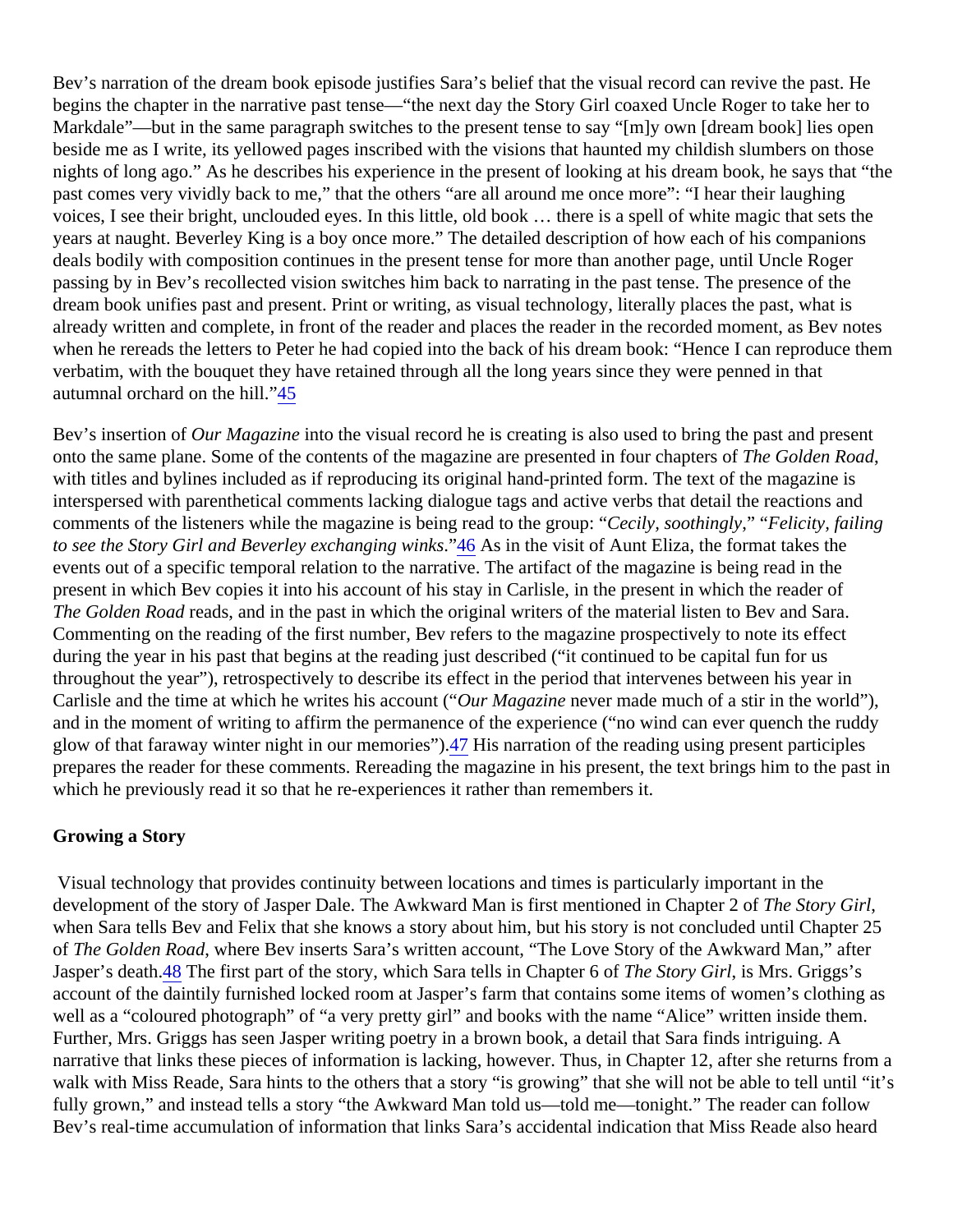<span id="page-8-0"></span>Jasper's story with Jasper's subsequent attendance at the school concert (Chapter 17) and with Miss Reade' new ring. Sara reiterates the incomplete nature of the story when refusing to speculate with Bev on the mean of this ring.<sup>49</sup> The information she and Bev are individually putting together could form a story, but unlike the stories Sara learns from books, scrapbooks, or other tellers, it has not been given to her in a narrative form, a she cannot yet use it.

Sara is still unable to tell the story even when she has all the elements of it. In Chapter  $\&$  Golden Road when Sara reveals that Miss Reade is engaged to Jasper, she acknowledges that she has heard their individ accounts of their romance and that those accounts jointly explain the mystery of Golden Milestone recounted Mrs. Griggs, but she tells the other children that she cannot tell them the story because "I'd spoil it if I told it—now." As she elaborates to Bev, "I've a feeling there's only one way to tell it—and I don't know the way yet. Some day I'll know it—and then I'll tell you, Be<sup>60</sup> Like the oral poets Ong discusses, she "needs time to let the [sto](#page-11-0)ry sink into [her] own store of themes and formulas, time to 'get with' the **5torget**' she also has the literate person's sense that only one version can be authoritative. The story is included in Bev's narrative immediately following this conversation, but it is introduced in a way that draws attention to the lapse of time and to the need for visual technology to access the story: "Forty years later I wrote to her, across the leagues land and sea that divided us, and told her that Jasper Dale was dead; and I reminded her of her old promise and asked its fulfilment. In reply she sent me the written love story of Jasper Dale and Alice Reade." Bev's accour specifies both the spatial distance between him and Sara that necessitates a written reply and the lapse of tin (more than forty years) that makes it possible to tell the story, both because Sara is now able to tell it in "just exactly the right way 52 and because the principals are now dead, and the story can be regarded as local or family history, like the story of the Sherman girls. The implied sequence of Jasper's death forty years after the wedding, followed by Bev's receipt of the story from Sara, and the subsequent death of Alice before Bev's writing indicate just how far Bev is looking back in writing this account of his year in Carlisle. A literal-minded reader will notice that if the Yankee Storm that Sara tells of took place "nearly forty years ago, in October of 1851,["53](#page-11-0) Jasper's death "forty years later" than Bev's year in Carlisle is still seventeen years in the future whe The Golden Roads published in 1913. When linked to Bev's "once upon a time" opening of Story Girl this seemingly impossible temporal situation emphasizes the fictionality of the narrative the reader is experiencing, but it also makes explicit the efficacy of visual technology for keeping the past in the present an available for the future.

# Montgomery's Visual Records

In her journal, Montgomery links the composition To the Story Girland The Golden Roato her personal desire to preserve and access the past of her family and community. Writing in her notebook on 23 May 1911, she gives an account of the extent to which incidents and charactens is tory Girlare based on the local history and inhabitants of Cavendish, incorporating local and family history into her personal visual record. The journ entry itself functions like the stories Sara Stanley learns and repeats, in that it is inserted from a separate sou into a retrospective chronology. Montgomery wrote of events in a notologik er than in her actual journal during the period between her grandmother's death and becoming fully settled in Leaskdale after her wedding and honeymoon. She inserted these "stray entries" into a retrospective account dated 28 January 1912 that a includes a brief biography of her grandmother and a "short sketch" of people in Cavendish that she wants to memorialize<sup>55</sup> This entry records that the story of the Sherman girls, preserved in a fictional newspaper and scrapbook in The Story Girl is actually an "old family yarn of the Montgomery's [sic]" about the Penman girls, recounted by both her grandfather Macneill and George Montg[om](#page-11-0)end that the story of the captain of the Fanny is also local history, though she has changed the names of the centra[l fig](#page-11-0)ures: journal account of the "real life" and "true" elements difhe Golden Roadshe again identifies and records community materials she used, including the complete poem that Mr. Coles cannot recall when telling Sara about the Yankee Storin which Montgomery memorized as a child from a manuscript copy in a family scrapbook. Recalling the poem i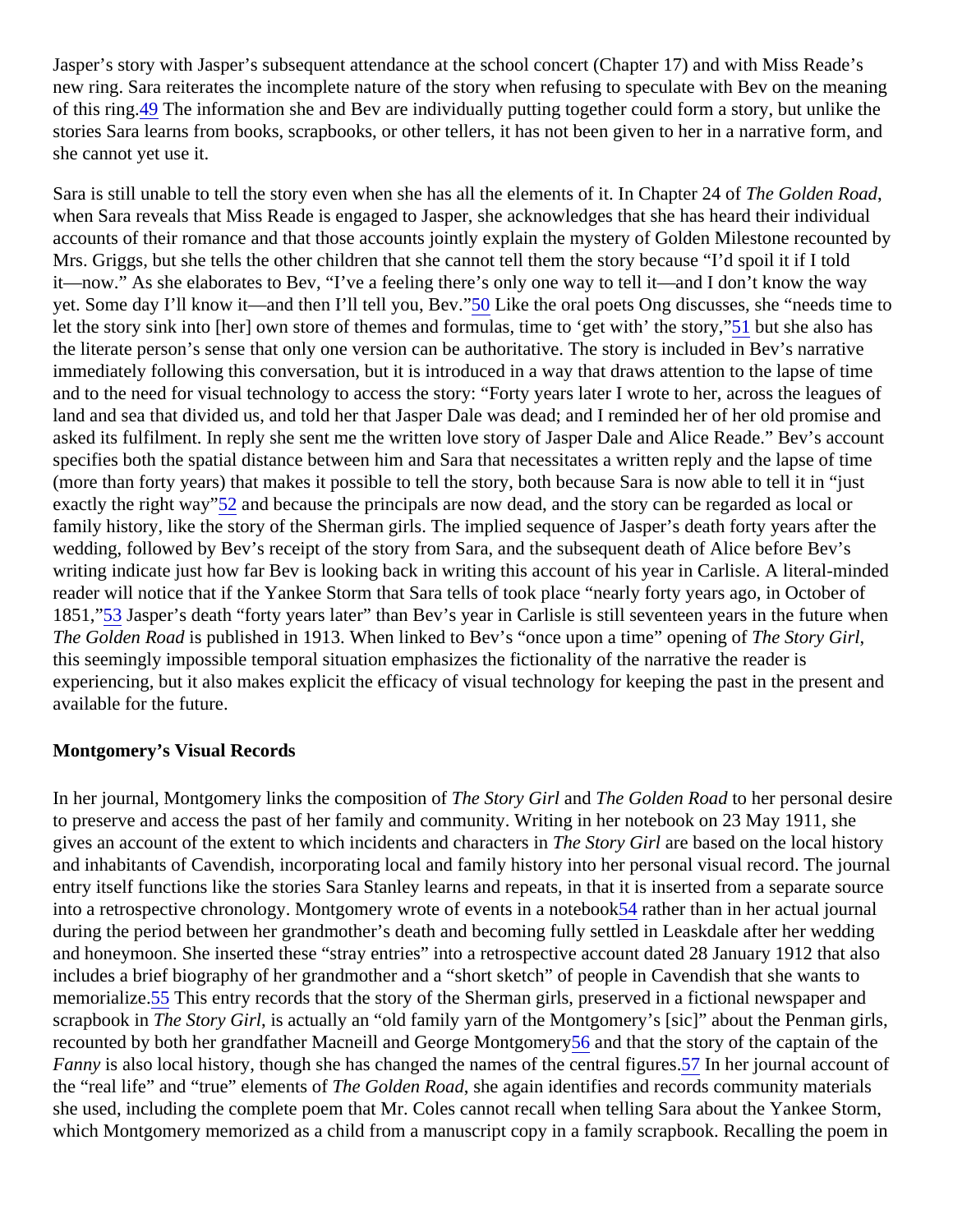<span id="page-9-0"></span>her journal in 1913, she writes in the present tense, indicating the immediacy with which the poem brings the past before her: "I see the old burying ground … I see the old kitchen at home." The poem triggers visual images associated with its contents (the graveyard in which the sailors were buried) and its performance (her grandfather reciting it to his friends), placing her simultaneously in two distinct times and places. She claims i her journal that she has preserved the poem by including some verses Grolden Roadhough she also acknowledges they might have been printed in newspapers at the time. Like Bev and Sara, she assumes that print grants permanency and implies that her role as an author is to ensure ongoing access to her community past through that visual technol[ogy](#page-11-0).

While Montgomery specifically identifies local stories used line Story Girland The Golden Road,9 the books also contain materials that Montgomery culled from other sources: Peter's story of "The Locket That W Baked" is a version of one of Montgomery's own stories for chilo Cecily's adventure with the umbrella is expanded from a clipping in one of Montgomery's scrapb[ook](#page-11-0) of the Battle of the Partridge Eggs" was actually written by her childhood friend Wellington Nel[son](#page-11-0), and the "Love Story of the Awkward Man" is a version of her own short story "Paul, Shy Man Execonfiguring of these disparate elements, like her entering of oral history into the visual record of both her journal and her published work, consciously links other times, places, and visual records to create or recreate experiences in a new visual record. When Montgomery began composition of The Story Girlin 1909, she wrote in her journal that "it seems to me I could never write it as it should be written anywhere el[se.](#page-12-0)" Like Sara, who must find the single authoritative way to tell the story of the Awkward Man, Montgomery makes the literate's assumption that there is a single right way to produce an original work; as well, like Sara telling stories about the orchard in the orchard, Montgomery wants to tell stories about her home community while in that community. Mary Rubio points out that Montgomery made changes in her journal during the period in which she copled it is possible that this comment was added during copying, but whether contemporary or added later, this assertion and the structure and content of the journal entries above indicate that Montgomery associated the compositibe Story Girland The Golden Road with her private endeavours to capture and preserve the past visually in her journals and scrapbooks.

# **Conclusion**

While Bev and Montgomery share the project of using the visual technologies of writing and print to preserve the past, they also frame their accounts to recreate moments in which they experience memories and interactionwith visual records or stories and events. Montgomery's structuring of Bev's account of his childhood year in Carlisle does not build a climactic plot but replicates or recounts individual events and Bev's understanding of those events as they occurred. As visual records, the accounts Bev supposedly writes share experience rather than "just  $\ldots$  describe what was seen or felt," as Epperly says  $E$  mile books $66$  These moments collapse temporal and spatial distance so that the past is experienced rather than recalled in the present. Over the cou of the two books, Montgomery uses Bev to explore and exploit her options as a writer for making experiences as real to the reader as they are to the writer. Bev's remembering and recreating the experiences of childhood show both how much the children's experiences are shaped by visual experiences and technologies and how "white magic["67](#page-12-0) of writing keeps aspects of the past accessible for experience.

About the Author: E. Holly Pike is an independent scholar, formerly associate professor of English at Grenfell Campus, Memorial University, where she taught literary history, women writers, and children's literature. She has given many conference presentations on L.M. Montgomery and has published on Montgomery's works in number of collections, including M. Montgomery's Rainbow Valleys dited by Rita Bode and Lesley D. Clement) and 00 Years of Anne with an "E edited by Holly Blackford). She and Laura M. Robinson co-edited L.M. Montgomery and Gender MQUP 2021). She has also published on Elizabeth Gaskell and Jane Austen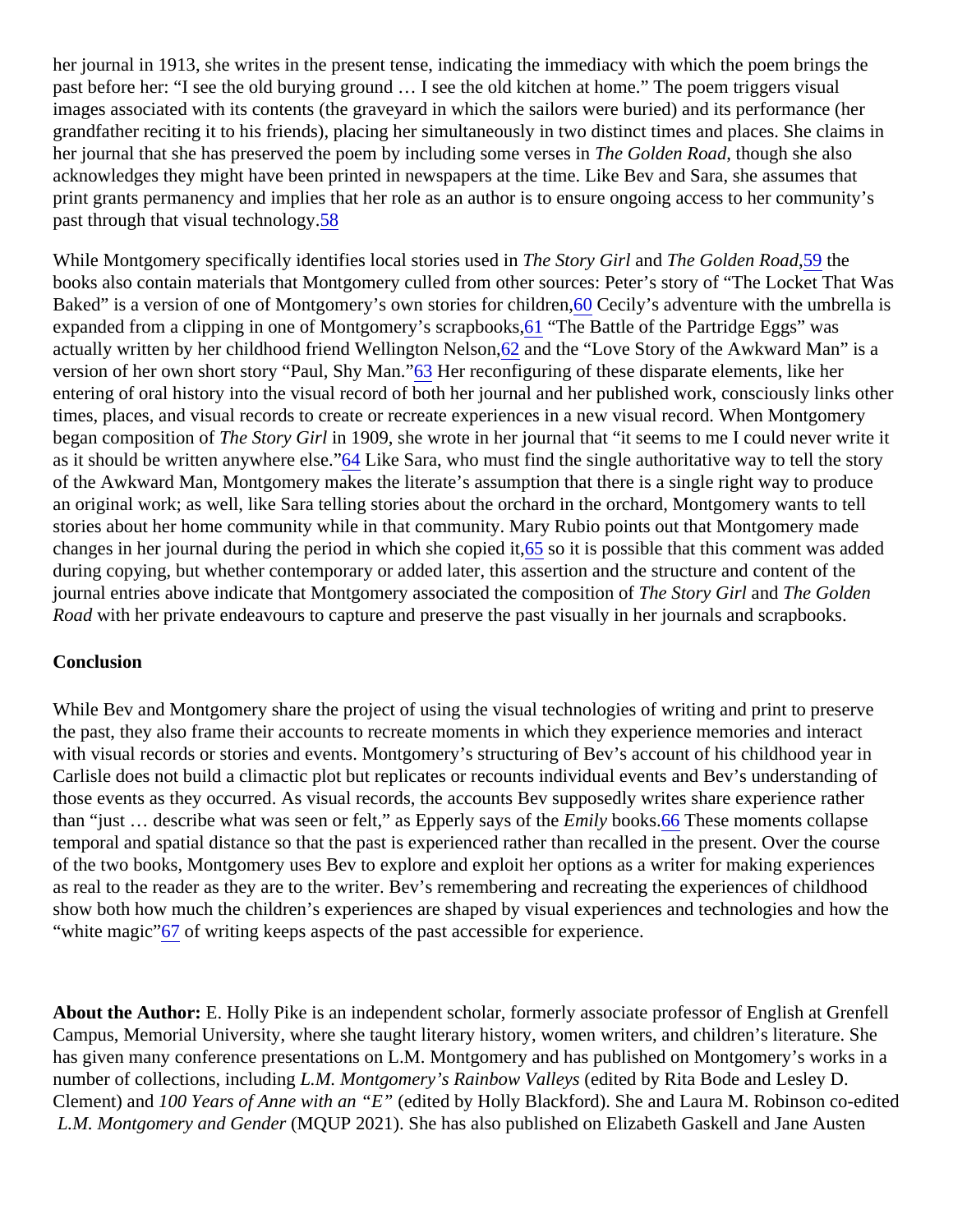- <span id="page-10-0"></span>• [1](#page-0-0) Montgomery, CJ 2 (29 Nov. 1910): 316.
- [2](#page-0-0) Montgomery, CJ 3 (6 Aug. 1913): 200.
- [3](#page-0-0) Montgomery, AP 78.
- $\overline{4}$  $\overline{4}$  $\overline{4}$  Rubio, Lucy Maud Montgomery88, 38-39, 65-66. See Epperly agining Anne 14-15, 27, 55 for scrapbook clippings referencing Montgomery's recitations.
- [5](#page-0-0) Epperly, "Reading Time" np.
- [6](#page-1-0) Ong, Orality 2, 1, 34, 81–82, 12, 40.
- [7](#page-1-0) Coldwell, "Folklore as Fiction" 127. For another discussion of Montgomery's use of oral storytelling, see Frever, "Anne Shirley, Storyteller."
- [8](#page-1-0) Litster, "The Golden Road" 314.
- $\bullet$  [9](#page-1-0) Epperly, Through Lover's Lane 23.
- [10](#page-1-0) Reference to the famous "Yankee Storm" of 1851 that occurred "nearly forty years ago" indicates that The Golden Roads set around 1890, in what visual culture historian Joe Kember calls the "golden age' of the [magic] lantern between 1880 and 1910, at which point it may legitimately be said to have possessed the characteristics of a fully mass medium, still working across a wide variety of radically different contexts" (Kember, "Introduction" 6). The late nineteenth-century magic-lantern show often provided "glorious scenes for the enjoyment and edification of the stay-at-home public," opening "whole new worlds to audiences that had no other way of learning about them" (Wells, "The Magic of Faraway Places" 4).
- [11](#page-1-0) Montgomery, SG 104, 109.
- [12](#page-1-0) Epperly, Fragrance 232-34; WaterstonMagic Island 62.
- [13](#page-1-0) Ong 147.
- [14](#page-2-0) Montgomery, SG1
- $15$  $15$  Ong 147.
- [16](#page-2-0) Montgomery, SG9, 18, 19.
- $\overline{17}$  $\overline{17}$  $\overline{17}$  Montgomery, SG 144–45, 228, 143. Montgomery identifies a source for Rev. Mr. Scott in a Rev. Mr. Sprott, about whom her grandfather told many stofles 2([23 May 1911]: 405).
- [18](#page-2-0) Ong 9.
- [19](#page-3-0) Montgomery, SG 20-21, 30, 27.
- [20](#page-3-0) Montgomery, SG 16, 20-1, 79, 80.
- [21](#page-3-0) Montgomery, SG 189, 252, 253.
- [22](#page-3-0) Montgomery, SG 79, 26-27, 79.
- [23](#page-4-0)Linley and Colligan, "Introduction" 7.
- [24](#page-4-0) Montgomery, GR 76-77.
- [25](#page-4-0) Linley and Colligan 6.
- [26](#page-4-0) Epperly, Through Lover's Lan<sup>61</sup>.
- [27](#page-4-0) Montgomery, GR 78. Italics in original.
- [28](#page-5-0) Montgomery, GR 71, 75, 83, 89.
- $\bullet$  [29](#page-5-0) Montgomery, SG 83-84, 86, 87, 88, 89. Italics in original.
- [30](#page-5-0) Montgomery, SG 200, 201, 202.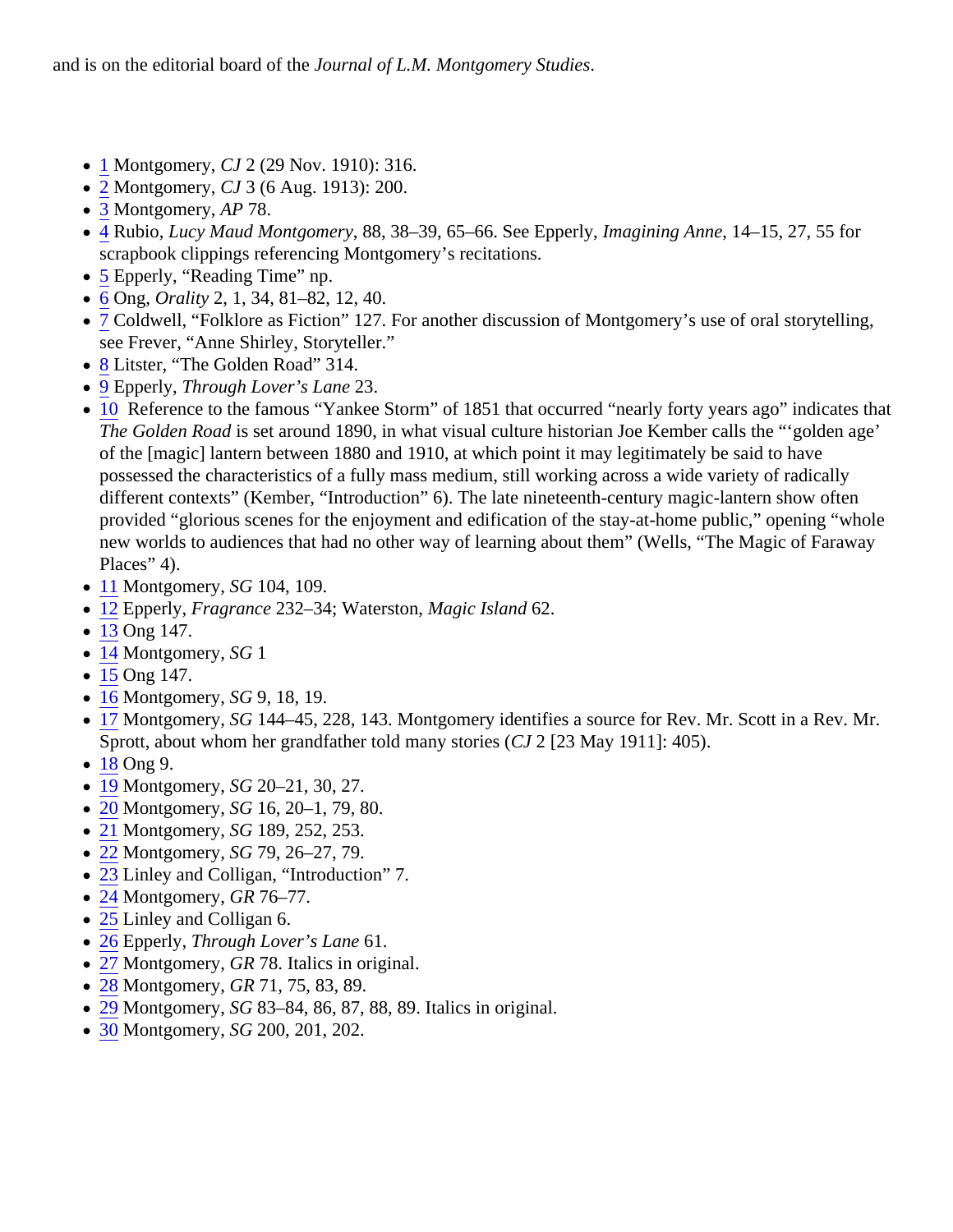- <span id="page-11-0"></span>• [31](#page-5-0) Montgomery, SG 185. Montgomery based this story on "When Kissing Came into the World" by C. Lauron Hooper, which she had pasted into her own scrapbook (Eppergining Anne 40–41). Montgomery included a version of the story in her "Around the Table" column for the Hathaxon 31 March 1902 A Name for Herself 65–67). Hooper's story was published Ime Ladies' Home Journal , vol. 10, no. 9 (Aug. 1893), p. 6.
- [32](#page-5-0) For an account and representative pages of Montgomery's scrapbooks, see Expageinitying Anne . Epperly notes that Montgomery's six personal scrapbooks are "filled with souvenirs, her own and other people's photographs, postcards, cats' fur, swatches of fabric, magazine pictures, and pressed flowers"
- [33](#page-5-0) See for instance J 6 (26 July 1927): 154–65. For an interesting account of the development of stories about the Yankee Storm, see MacDonald, "The Yankee Gale."
- [34](#page-5-0) Montgomery, SG91; GR 254.
- [35](#page-5-0) Ong 41.
- [36](#page-5-0) Montgomery, GR 257-58, 256.
- [37](#page-6-0) Ong 60.
- [38](#page-6-0) Montgomery GR, 10.
- [39](#page-6-0) Ong 60.
- [40](#page-6-0) Ong 61.
- [41](#page-6-0) Montgomery, GR 21.
- [42](#page-6-0) Montgomery, GR 346.
- [43](#page-6-0) Montgomery, SG331.
- [44](#page-6-0) Montgomery, SG 231; GR 2-3, 4.
- [45](#page-7-0) Montgomery, SG 232, 233, 331.
- [46](#page-7-0) Montgomery GR Chapters V, IX, XX, XXXI; 66. Italics in original.
- [47](#page-7-0) Montgomery GR 54, 66.
- [48](#page-7-0) Montgomery, SG 20; GR 281, Chapter XXV.
- [49](#page-8-0) Montgomery, SG 65-67, 155, 254.
- [50](#page-8-0) Montgomery, GR 275, 280.
- [51](#page-8-0) Ong 60.
- [52](#page-8-0) Montgomery, GR 281, 275.
- [53](#page-8-0) Montgomery, GR 254.
- [54](#page-8-0) Montgomery used this method during periods of travel and stress. See for in Catan (te Sept. 1919): 160–78, recounting Ewan's illness in Boston and (16 Sept. 1936): 237ff, which begins a series of retrospective entries and commentary documenting the period leading up to the Macdonalds' move from Norval to Toronto continuing int<sup>6</sup>J<sub>5</sub>.
- [55](#page-8-0) Montgomery, CJ 2 (12 Jan. 1912): 397, 372–74, 378–94.
- [56](#page-8-0) Montgomery, CJ 2 (23 May 1911): 405. Montgomery also mentions this tale in Alpine Path (12–13) and published a longer version under the title "A Pioneer Wooin  $\frac{1}{2}$  and Fireside (15) Sept. 1903, pp. 14–15) and and an Courier (20 May 1911, pp. 8, 26–28) (Collins, Annotated Bibliography, p. 370, item 753). She includes a briefer version in a 5 June 1905 letter to G.B. MacMillan ( My Dear Mr. M9-11).
- [57](#page-8-0) Montgomery, CJ 2 (23 May 1911): 405.
- [58](#page-9-0) Montgomery, CJ 3 (6 Aug. 1913): 130, 132-33, 133-34, 134.
- [59](#page-9-0) The dedication of The Golden Roaid dentifies Aunt Mary Lawson, Montgomery's great-aunt on the Macneill side, as the source of many of the stories.
- [60](#page-9-0) Montgomery, GR 227–29; "The Locket That Was Bake Congregationalist 7 Mar. 1908, p. 318; Christian Advocate22 May 1908, p. 650-51. (Collins, p. 382, item 947).
- [61](#page-9-0) Montgomery, GR 59–61; "Dreadful Encounter," Epperlly magining Anne 5.
- $\bullet$  [62](#page-9-0) Montgomery, GR 354–56; CJ 3 (6 Aug. 1913): 134.
- [63](#page-9-0) "Paul, Shy Man" was published IntousekeeperMarch 1907, pp. 5, 6, 39. Montgomery used the title "The Love Story of an Awkward Man" for a story published in Speringfield Republican 25 June 1904, p.22, which has a central character resembling Jasper Dale in some ways (Collins, p. 380, item 910 and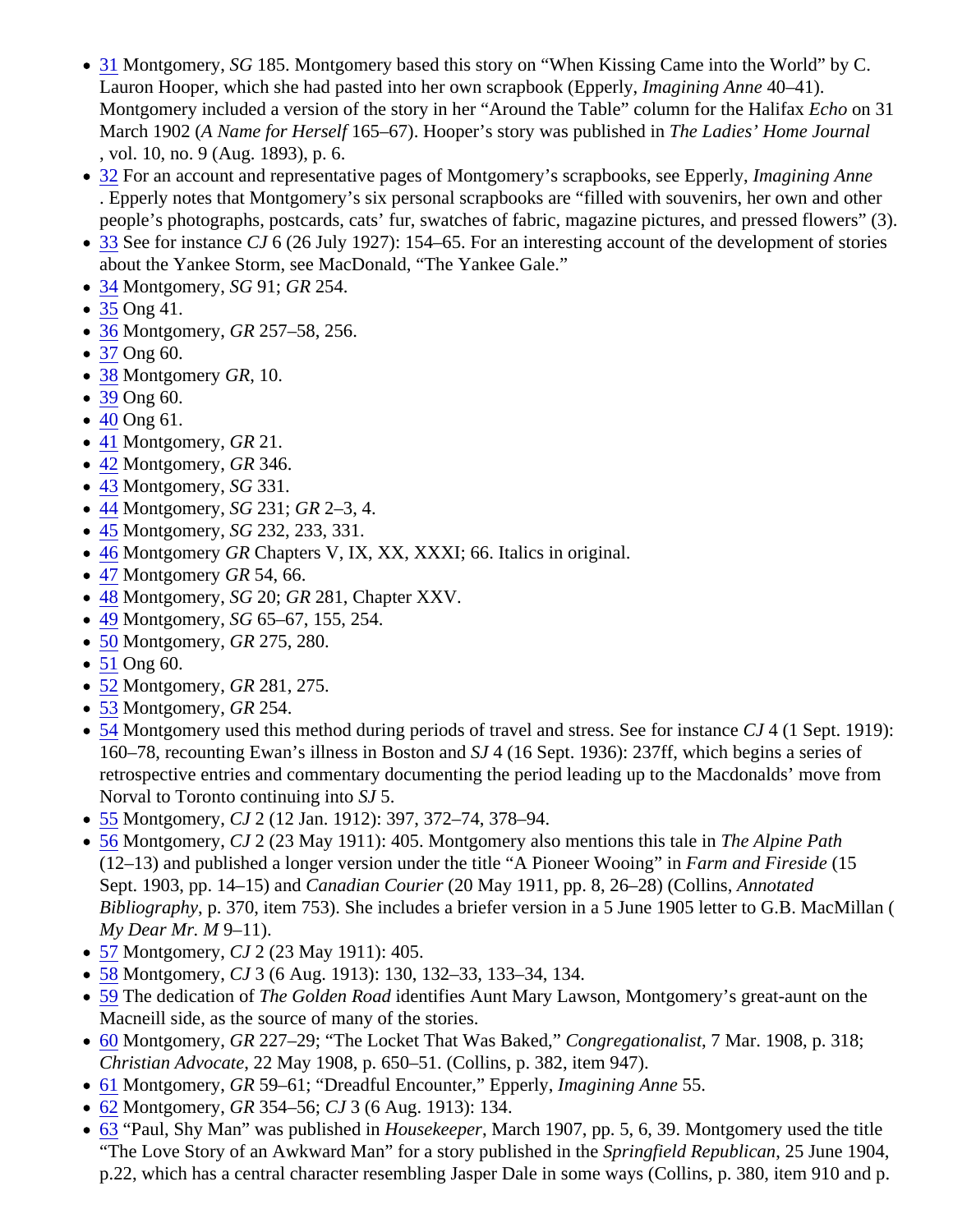375, item 834).

- <span id="page-12-0"></span>• [64](#page-9-0) Montgomery, CJ 2 (1 June 1909): 225.
- [65](#page-9-0) Rubio, Lucy Maud Montgomer 272–80.
- [66](#page-9-0) Epperly, "Reading Time" np.
- [67](#page-9-0) Montgomery, SG 233.

# Back to top

# Article Info

Copyright: E. Holly Pike, 2022. This work is licensed under **@**reative Commons Attribution 4.0 International [License](http://creativecommons.org/licenses/by/4.0/) (Creative Commons BY 4.0), which allows the user to share, copy and redistribute the material in any medium or format and adapt, remix, transform and build upon the material for any purpose, even commercially, PROVIDED the Licensor is given attribution in accordance with the terms and conditions of the CC BY 4.0.

Peer reviewed Yes

Works Cited

Coldwell, Joyce-Ione Harrington. "Folklore as Fiction: The Writings of L.M. Montgomerol kilore Studies in Honour of Herbert Halpertedited by K.S. Goldstein and N.V. Rosenberg. Memorial University, 1980, pp.125–36.

Collins, Carolyn StromAn Annotated Bibliography of L.M. Montgomery's Stories and Poent S Montgomery Institute, UPEI, 2016.

Epperly, Elizabeth RollinsThe Fragrance of Sweet-Grass: L.M. Montgomery's Heroines and the Pursuit of RomanceU of Toronto P, 1992.

- ---. Imagining Anne: The Island Scrapbooks of L.M. Montgom Burguin Canada, 2008.
- ---. "Reading Time: L.M. Montgomery and the 'Alembic of Fiction, burnal of L.M.
- Montgomery Studie 2019.https://doi.org/10.32393/jlmms/2019.0002
- ---. Through Lover's Lane: L.M. Montgomery's Photography and Visual Imagination

Toronto P, 2007.

---. "The Visual Imagination of L.M. Montgomery." Making Avonlea: L.M. Montgomery and

Popular Culture edited by Irene Gammel. U of Toronto P, 2002, pp. 84–98.

Frever, Trinna S. "Anne Shirley, Storyteller: Orality and Anne of Green Galatus in Canadian Literature , vol. 30, no. 2, 2005, pp. 115–41.